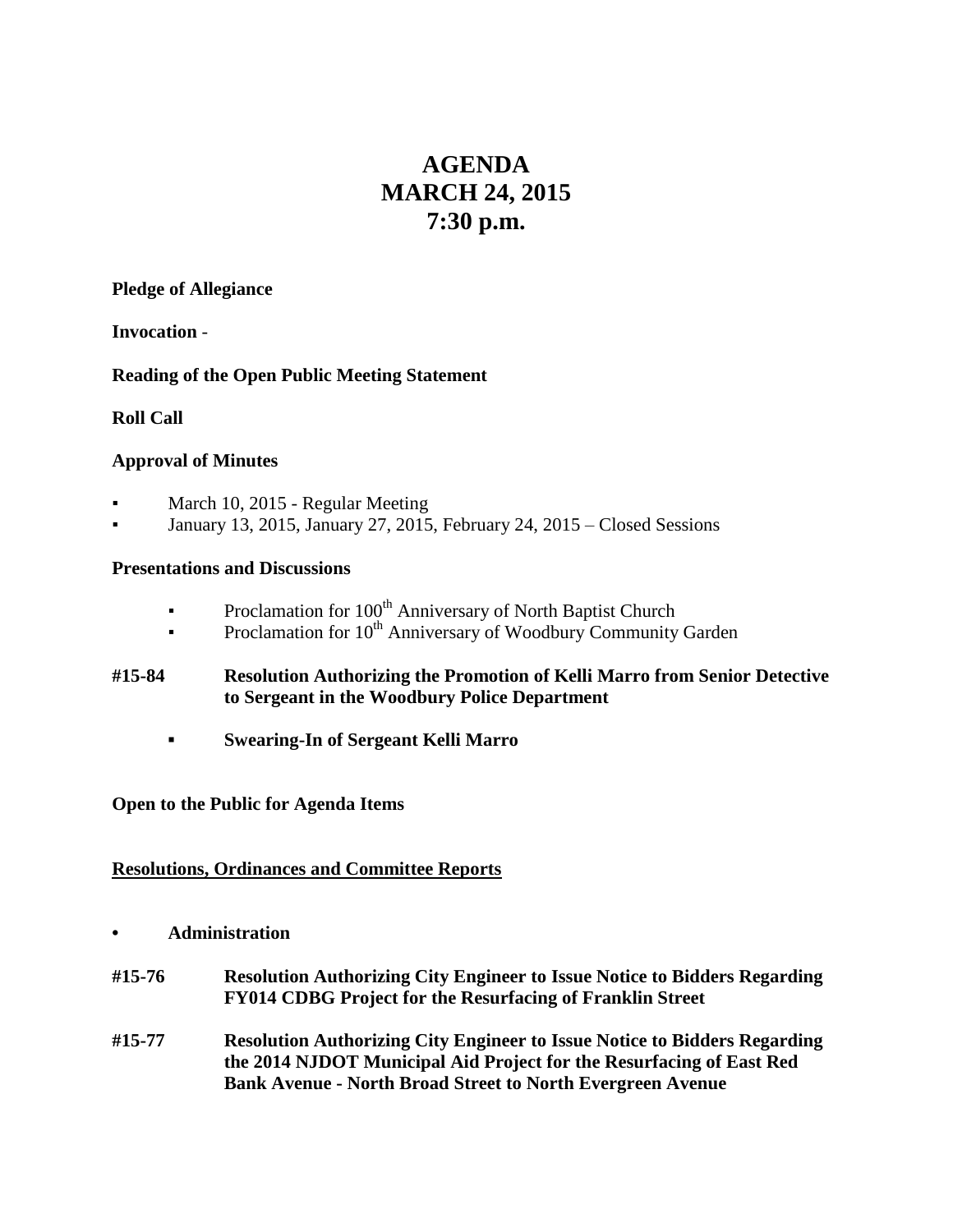| #15-78         | <b>Resolution Authorizing the Termination of a lease for 55 Delaware Street</b>                                                                                                                                  |
|----------------|------------------------------------------------------------------------------------------------------------------------------------------------------------------------------------------------------------------|
| #15-79         | <b>Resolution Authorizing Issuance of Request for Proposals for</b><br><b>Engineering/Independent Financial Advisor Services to Evaluate the</b><br><b>Woodbury Water and Sewer Infrastructure and Operation</b> |
| <b>Finance</b> |                                                                                                                                                                                                                  |
| #15-85         | <b>Resolution to Average Tax Collection Rate for use in the 2015 Municipal</b><br><b>Budget</b>                                                                                                                  |
| #15-80         | <b>Resolution Introducing Budget</b>                                                                                                                                                                             |
| #15-81         | <b>Resolution to Adopt Emergency Temporary Appropriations for the Year</b><br>2015                                                                                                                               |
| #15-82         | <b>Resolution Authorizing the Transfer of \$8,700 from 2014 Budget</b><br><b>Appropriation Reserves to the Snow Removal Reserve Trust Fund</b>                                                                   |
| #15-83         | Resolution of the City of Woodbury Authorizing Foreclosure Under the In<br>Rem Tax Foreclosure Act of 1948 as Amended, and Establishing the Tax<br><b>Foreclosure List of Liens to be Foreclosed</b>             |

Motion for Approval to Pay the Listed Vouchers

- **Property Maintenance/City Beautification**
- **#2225-15 An Ordinance of the City of Woodbury Amending Chapter 167: Streets and Sidewalks Section 167-3 Obstructing Public Streets of the Code of the City of Woodbury (SECOND READING)**
- **#2226-15 An Ordinance of the City of Woodbury Amending the Code of the City of Woodbury Adopting the International Property Maintenance Code (FIRST READING – TITLE ONLY)**

#### **Old Business**